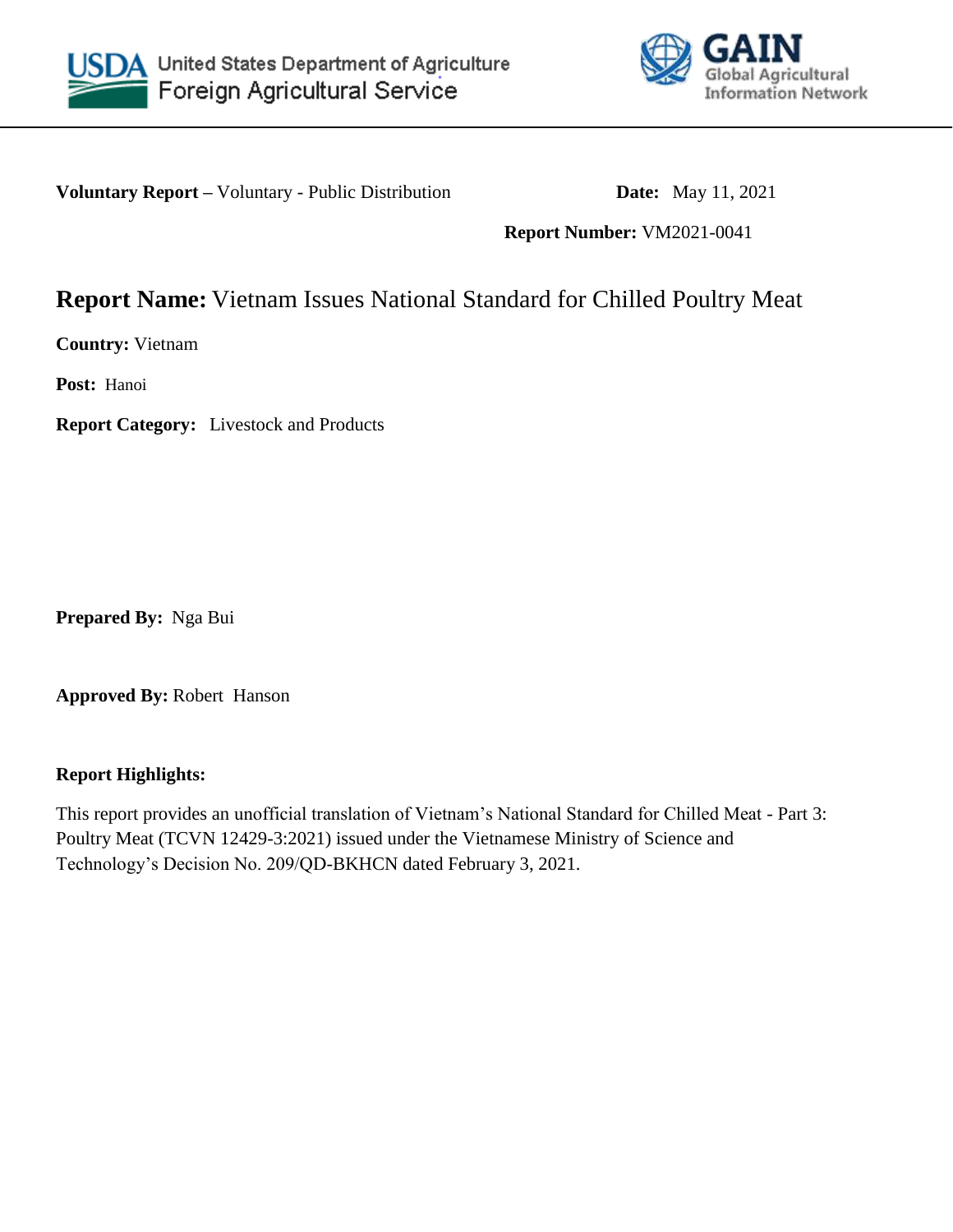## **Summary**

Vietnam's Ministry of Science and Technology (MOST) issued Decision No. 209/QD-BKHCN dated February 3, 2021, promulgating the National Standard for Chilled Meat – Part 3: Poultry Meat (TCVN 12429-3:2021). The standard was developed by Vietnam's Ministry of Agriculture and Rural Development (MARD)'s National Agro-Forestry-Fisheries Quality Assurance Department (NAFIQAD) and issued by MOST. The objective of the standard is to help improve the management of food safety and hygiene, improve transparency in product labelling, provide a legal framework for businesses producing and trading in these products, and ensure that consumers have access to safe chilled meat.

Vietnam notified these measures to the World Trade Organization (WTO) as G/SPS/N/VNM/114 on October 27, 2020, allowing trading partners and stakeholders to provide comments on the draft standard. The standard entered into force on February 3, 2021. This standard applies to chilled poultry meat used for human consumption.

TCVN 12429-3:2021 includes terminologies and definitions, requirements for raw materials, and requirements for each stage of production, requirements for food safety and quality, testing methodology, labelling, packaging, transportation, storage, shelf life, and traceability.

## **TCVN 12429-3:2021**

Vietnam's National Standard for Chilled Poultry Meat TCVN 12429-3:2021 includes the following sections:

- 1. Scope of application
- 2. References
- 3. Terminologies and definitions
- 4. Requirements
- 5. Testing method
- 6. Labelling
- 7. Packaging, transportation, storage, expiry/shelf-life marking and traceability.

This national standard includes microbiological requirements, including a zero tolerance for Salmonella on chilled poultry meat. Post notes that Vietnam has already adopted a zero tolerance for Salmonella on chilled pork (TCVN 12429-1:2018), and a zero tolerance for Salmonella on chilled beef and buffalo meat (TCVN 12429-2:2020).

Vietnam's National Standard TCVN 1242-3:2021 can be found in the attached documents in both English and Vietnamese.

Should exporters have any questions and concerns with the above standard, please contact: [aghanoi@fas.usda.gov.](mailto:aghanoi@fas.usda.gov)